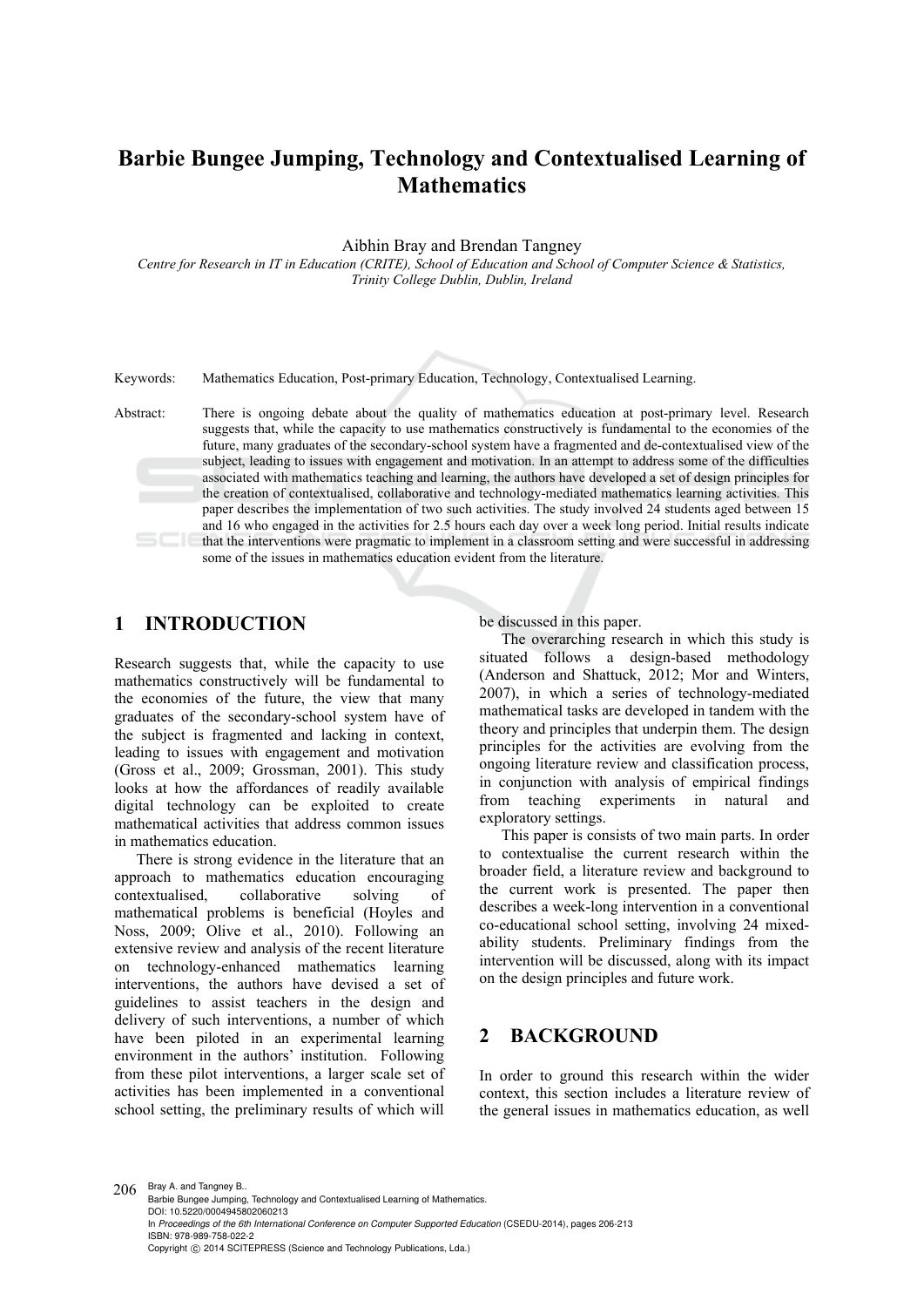as specific topics relating to the use of digital technology in the field. A synopsis of the development and analysis of the classification system, and the development of the design principles and related activities is also provided.

#### **2.1 Issues in Mathematics Education**

There is an unfortunately prevalent view of mathematics as a collection of unrelated facts and rules, and a related belief that learning mathematics involves memorisation and execution of procedures leading to unique, correct answers (Ernest, 1997); an assumption that mathematics is "hard, right or wrong, routinised and boring" (Noss and Hoyles, 1996, p. 223). This formal, abstract and assessment driven approach to mathematics education remains dominant in many countries (Ozdamli et al., 2013) contributing to behaviourist and didactic tendencies in teaching and learning, with an emphasis on content and procedure over literacy and understanding. In this context, mathematical creativity is not prized and students are rarely encouraged to seek out their own alternative solutions (Dede, 2010). The authority of the teacher is perceived as absolute, their job to transmit information to the students.

Efforts to address some of these issues have met with limited success. Attempts to introduce problemsolving and realistic context to mathematics teaching and learning are particularly pertinent to this research. However, as Boaler (1993) suggests, such problems are frequently uninteresting from the point of view of the students as they are generally formulated in such a way as to be routine problems with just a veneer of the 'real-world'. In an attempt to reduce complexity, the activities are overly welldefined, furnishing all of the information required to solve the problem, without excess. The learner is reduced to following the standard procedure of inserting data into appropriate formulae in an attempt to get the 'correct' answer (Dede, 2010).

#### **2.2 ICT and Mathematics Education**

The use of digital technologies in mathematics education has the capacity to open up diverse pathways for students to construct and engage with mathematical knowledge, embedding the subject in authentic contexts and returning the agency to create meaning to the students (Drijvers, Mariotti, Olive, & Sacristán, 2010; Olive et al., 2010).

Noss and Hoyles (1996) propose that technology has the potential to bring meaningful mathematics into the classroom. It can facilitate an emphasis on practical applications of mathematics, through modelling, visualisation, manipulation and more complex scenarios (Olive et al., 2010).

Many authors contend however, that although use of technology in the classroom is increasing, its potential to enhance the learning experience lags behind its implementation in the classroom (Geiger et al., 2010; Hoyles and Lagrange, 2010). While students may engage in the creative use of digital technologies on a daily basis, they do so less frequently in an educational context (Oldknow, 2009; Pimm and Johnston-Wilder, 2004).

Jonassen, Carr, and Yueh (1998) contrast technologies that attempt to instruct the learner, with what they describe as *mindtools* - technological tools that students learn with, rather than from – which support knowledge construction by engaging them in critical thinking. Thus technology becomes a mediator of the learning experience, facilitating reflective, discursive and problem-solving skills.

In this research, we are attempting to facilitate the use of digital technology as 'mindtools' to encourage the development of the desired skill set by scaffolding implementation through the emerging design principles.

#### **2.3 Analysis of Empirical Interventions**

At the outset of the research process, it became clear that a system of classification would be beneficial in order to put a framework on the current trends in the literature relating to technology usage in mathematics education.

An ongoing, systematic review of recent literature in which technology interventions in mathematics education are described is used as the foundation of such a system of classification, a detailed analysis of which can be found in (Bray and Tangney, 2013b). Trends emerging from the analysis of the classification are used in conjunction with a broader literature review, to inform a set of design principles for the development interventions in the field.

Through the classification it is evident that a wide range of technologies are being researched in different environments, with different agendas and from varying theoretical standpoints. What most interventions have in common is a trend towards social constructivism and a desire to create engaging environments in which the technology is used to increase the students' interest, motivation and performance. The pervasive perception of mathematics education emerging from the papers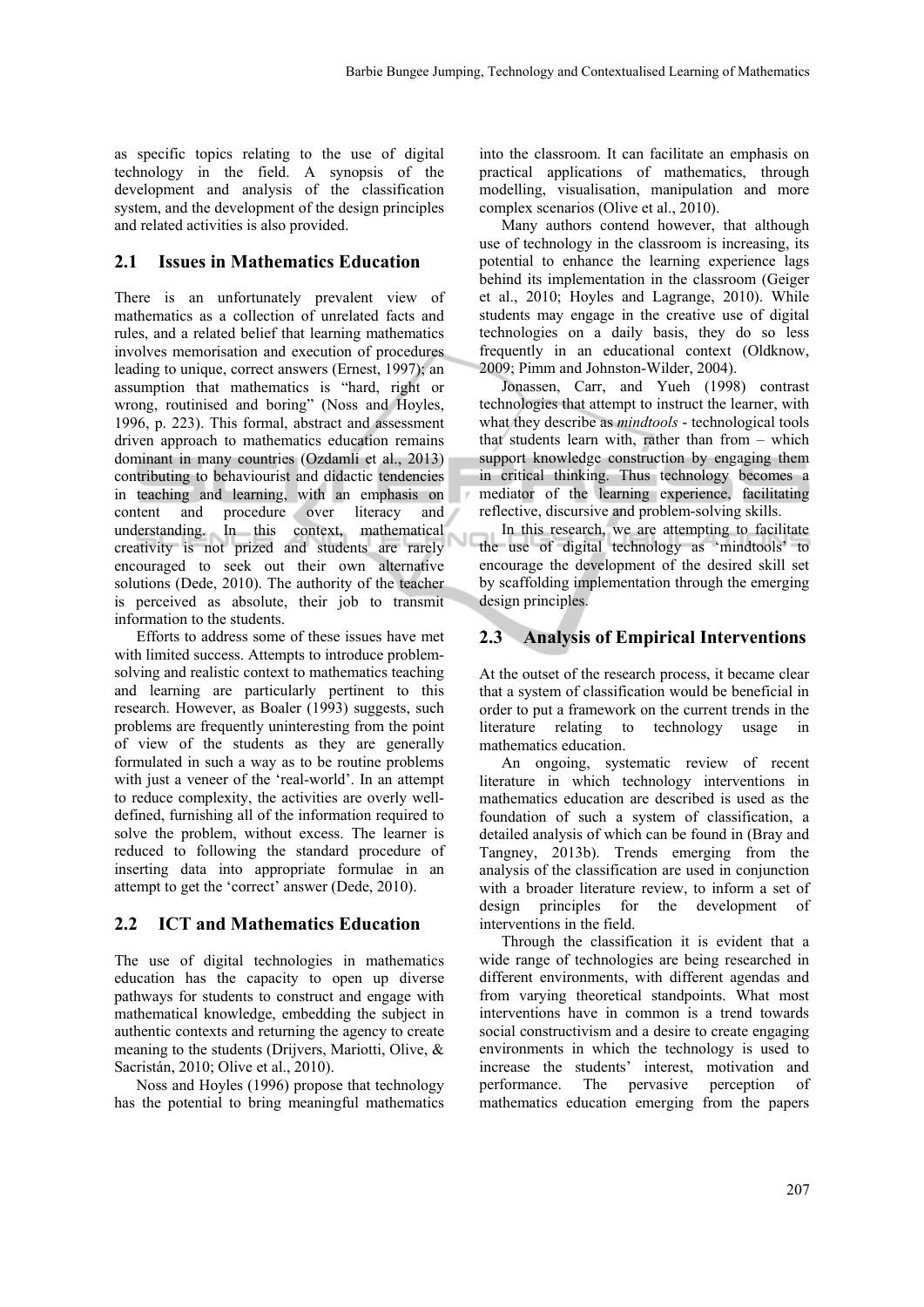focuses on understanding of relations, processes and purposes, as opposed to the requirement to learn a fixed body of knowledge. There is a move towards connection, coherency and context as important aspects of mathematics education that can be facilitated by technology.

### **2.4 Emerging Design Principles**

Analysis of the classified papers, along with a general literature review, provides the theoretical foundations for a set of design principles for the development of innovative, technology-mediated, mathematical activities. Using a first iteration of the design principles, a number of activities have been devised and trialled in an exploratory environment. The results of these pilot studies have fed back into theoretical foundations of the research, leading to refinement of the classification and design principles. Our intention in developing these guidelines and activities is to increase student engagement and motivation with mathematics and to increase teacher awareness of how to support learning within these scenarios.

The design principles resonate with a view of mathematics as a problem-solving activity and of mathematics education as involving students in constructing their knowledge via the social formulation and solution of problems. A need for the development of tasks that are transformed through the use of technology, providing contexts that are relevant and of interest to the students, and which have compelling goals is evident (Confrey et al., 2010; Laborde, 2002; Oldknow, 2009). Technologies that outsource the burden of computation have proven to be an interesting area of research, not only improving speed and accuracy of students engaged in procedural tasks, but also allowing increasing emphasis to be placed on meaning as opposed to routine operation (Geiger et al., 2010; Oates, 2011). The use of a variety of accessible, free technologies is an important issue, not only due to matters of equity, but also to engender flexibility amongst students and teachers (Oldknow, 2009; Sinclair et al., 2010).

#### **2.5 Initial Learning Activities**

A number of activities have been designed in accordance with the design principles, and have been piloted with groups of students and teachers in an exploratory learning centre, Bridge21, at the authors' institution. The centre is designed to support a model of collaborative, technology-

mediated and project-based learning (Lawlor et al., 2010). The teacher is seen as orchestrator rather than director of the learning, building on a model of peer learning and collaboration originating in the patrol system of the World Scout Movement (Bénard, 2002). Post-primary students are released from school to attend workshops in the centre, of between four and five hours duration.

The activities that have been tested to date include The Human Catapult (projectile motion, functions, angles and velocity) and The Scale Activity (estimation, orders of magnitude and scientific notation) described in (Bray and Tangney, 2013a), as well as Probability and Plinko (independent events, normal distribution, Pascal's triangle, probability, binomial distribution), the Pond Filling Activity (problem-solving, estimation and volume) (Tangney and Bray, 2013), and the Barbie Bungee (collecting, representing and analysis of data, linear functions, line of best fit, correlation, extrapolation). The interventions have provided data relating to the practicality of the tasks and a starting point from which to begin the iterative process of development.

The results of the pilot interventions have provided the justification for further investigation in authentic classroom environments. This study reports on initial trials in an actual classroom setting.

### **3 THE INTERVENTION**

The school in which the study took place is a coeducational private school in an urban area and is one of a network of schools cooperating with our institution in an attempt to adapt the Bridge21 model for use in mainstream schools. These schools are favourably disposed towards a collaborative, technology-mediated approach. In addition, participating students have had prior exposure to workshops in which they have been introduced to the Bridge21 model of learning, thus increasing their understanding of the processes involved in teamwork and project-based learning. When it comes to tackling the mathematical activities, they should therefore be well versed in the methodology and in a position to concentrate on the task.

The school in this study has re-modelled its approach to teaching and learning in line with the Bridge21 methodology. In light of this, the year 10 (age 15/16) timetable has been restructured in order to accommodate a 2.5 hour block of curriculumrelated project work in the middle of the day. For the Contextual Mathematics intervention the  $1<sup>st</sup>$  author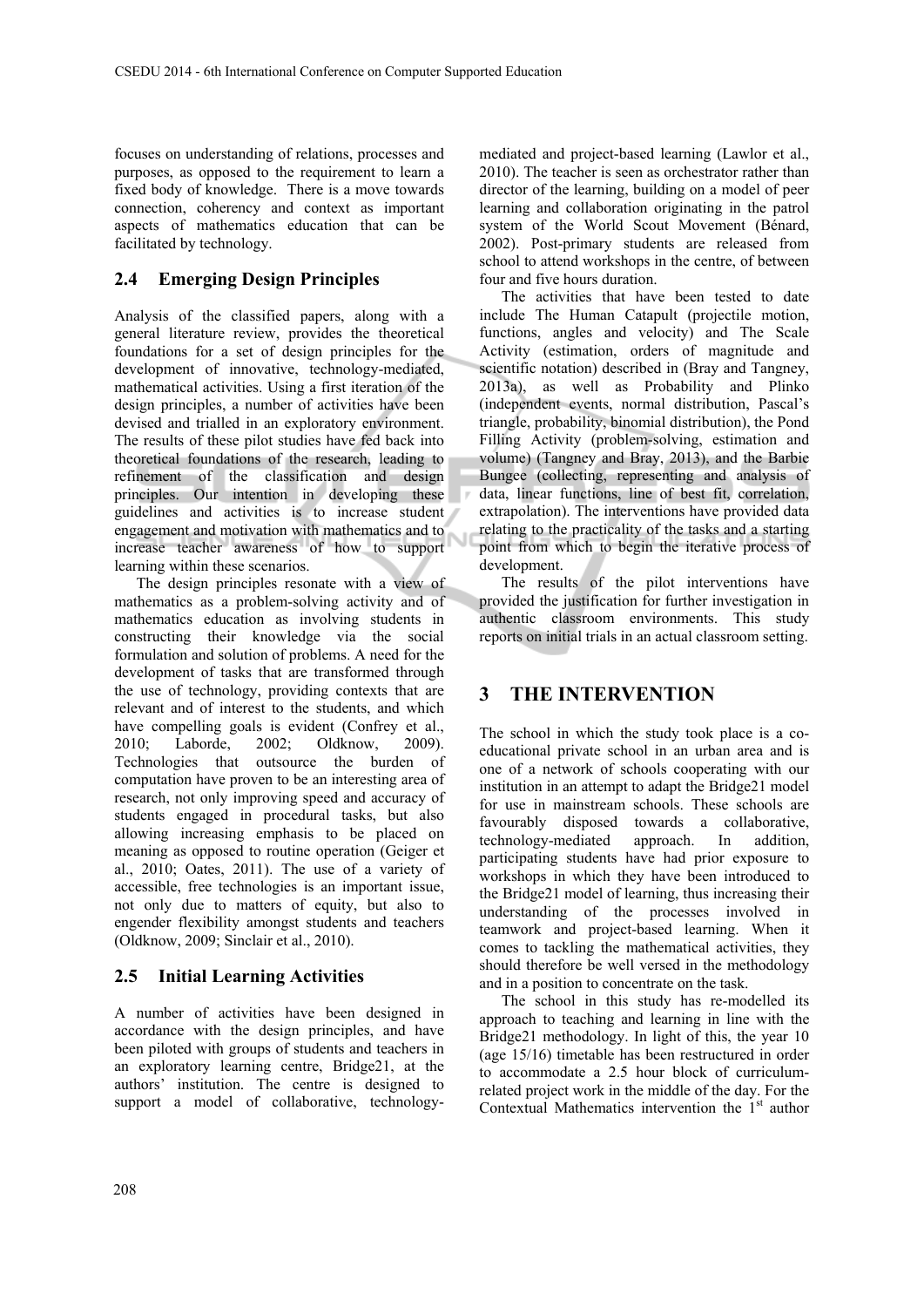had access to students for this project block each day for one week. During this period, the author acted as primary teacher, or facilitator, with one classroom assistant. The class consisted of 24 students (12 male and 12 female), of mixed ability, who were assigned to 6 groups of 4 students each. The groups were assigned in order to balance abilities and gender. The environment was made up of two adjoining rooms with double doors between them. Each team had an allocated area, or workstation, with access to at least one computer, where they could work together. Laptops, cameras and other props were provided by the researchers. Students had permission to leave the school premises when the activity required.

#### **3.1 Methodology**

As described in the introduction, the overarching research project employs a design-based methodology (Anderson and Shattuck, 2012; Mor and Winters, 2007) whereby the mathematical activities and the theory that underpins them are developed in a complimentary and iterative manner. Data from individual case studies, collected by way of observation, semi-structured interview and questionnaires, helps to inform and refine both the design principles and the activities themselves.

The Mathematics and Technology Attitudes Scale (MTAS) (Pierce et al., 2007) was used as a pre- and post-questionnaire, giving a quantitative measure of confidence levels in mathematics and technology, behavioural engagement, affective engagement, and attitudes to using technology in mathematics. Qualitative data was gathered from student journals, written comments and a semistructured interview with 5 of the 6 team leaders. At this stage only preliminary results are available from the qualitative data as the process of coding and theming is in its early stages.

#### **3.2 Outline of the Activities**

In this section, an outline of the weeks' activities is provided. Every day followed the same general structure, based on the learning model developed in the Bridge21. Each session began with an initial plenary discussion in which previous work was reviewed and the mathematical problems and activities for the day were presented. This was followed by a team planning, after which teamleaders met to discuss possible solution strategies with the facilitator and assistant. Once the plans were approved, the groups were free to implement

them. As the teams worked, the facilitators interacted with the students, scaffolding their exploration of the mathematics and technology. At the end of the session, each group presented their work, discussing what individual team members had been responsible for, what had been accomplished, and what mathematics they had understood. After a final whole group discussion, take-home problems were assigned. These were short questions designed to be thought provoking and interesting, and requiring the students to be creative with their solving strategies.

The first day consisted of warm-ups, teambuilding activities and Fermi-type problems. These are exercises in estimation and approximation, encouraging problem-solving and mathematical creativity. The 'correct' answer is not the primary goal, and many approaches to the solution are acceptable. Examples used include the following.

- Estimate the number of blades of grass in the local park.
- **•** Estimate the average walking speed of people outside the local park.
- Estimate how many seconds old you are.

The teams had permission to use the internet, giving them access to Google maps, grid overlay tools etc. Each team was also furnished with a measuring tape and a camera.

Day 2 marked the beginning of the program of activities that were the primary focus of this study. Although the concept of a Barbie Bungee is not a new in mathematics education, embedding it a loosely scaffolded, technology-mediated and teambased environment has lent it a novel and innovative perspective.

Each group was provided with a Barbie doll, a box of rubber bands, a camera, a laptop with the free video analysis software Kinovea and a spreadsheet program. They were asked to estimate the number of rubber bands needed to give Barbie an exhilarating, but safe jump, from a first floor window. Trial and error was not permitted, and they were not initially allowed to leave the room to measure the distance of the fall. Particular incentive was given by making the testing of their hypotheses into a competition. The groups used diverse methods of tying the bands and adding weights to the dolls. All but one of the teams made use of the available digital technology to video the bouncing Barbie in order to accurately capture the distance she dropped. Each group recorded their data in a spreadsheet and used the capabilities of the technology to create a scatter plot and generate a line of best fit. Most of the teams had reached this point in time for the wrap-up session at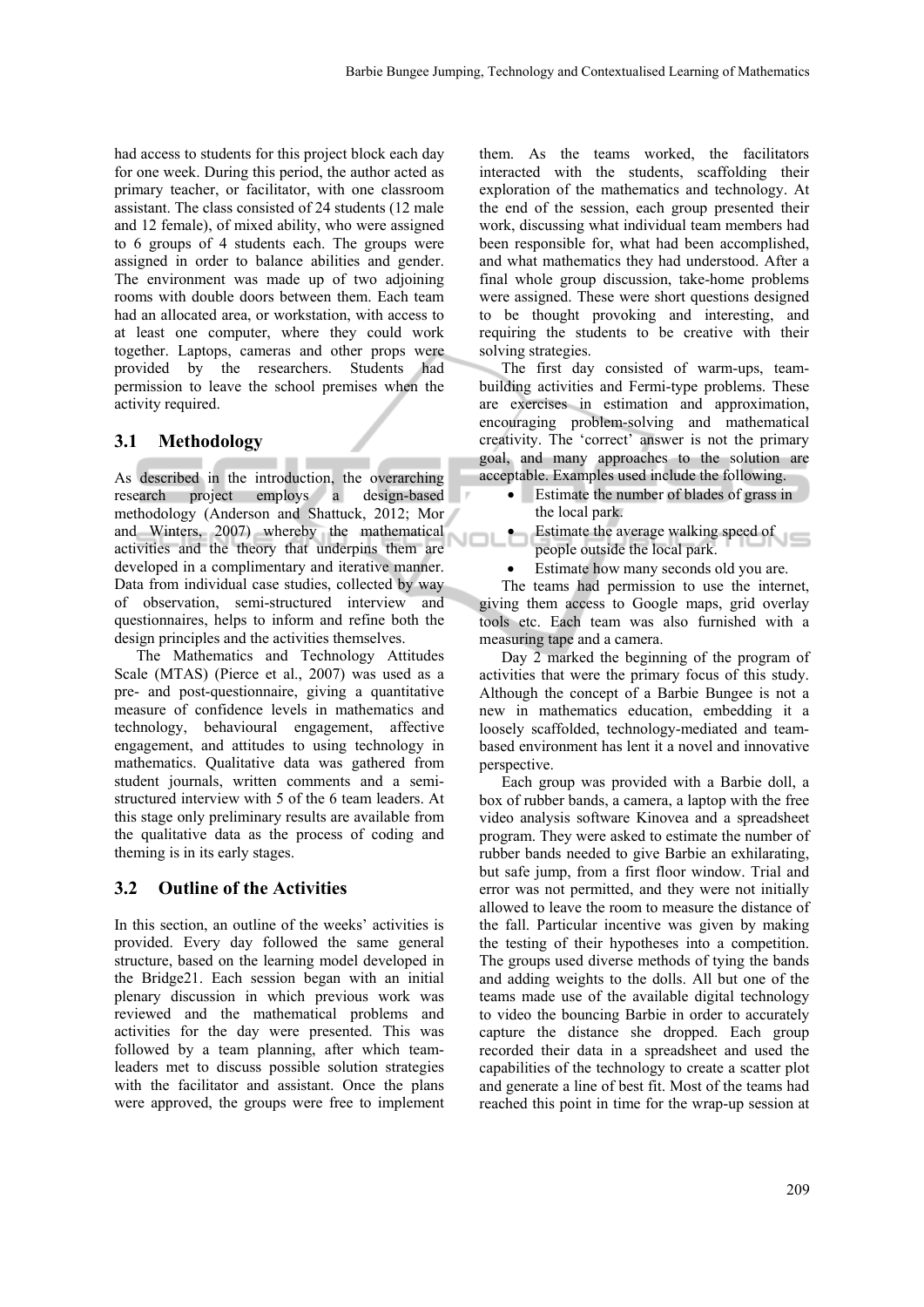the end of the day.

Day 3 began with a very interesting discussion about functions, correlation, causality and extrapolation. The groups then estimated the distance the Barbie would need to drop from the first floor window and returned to the functions that described their line of best fit. Once the dolls were attached to their bungees, the knockout competition began and two by two the teams competed to see whose doll got closest to the ground without hitting it.



Figure 1: Barbie Bungee Competition.

Once the winning team was decided and the prizes were distributed, the discussion regarding the next activity began.

The Human Catapult activity is an investigation into projectile motion. Teams use an oversized slingshot, foam balls, cameras and the free video analysis software Tracker (www.cabrillo.edu/ ~dbrown/tracker), and GeoGebra (www.geogebra. org), to investigate concepts such as functions, angles, rates of change and velocity.

After a plenary session in which the optimal approach to video recording for the purposes of generating quadratic functions was discussed, the groups spent the second half of the  $3<sup>rd</sup>$  day in the local park recording their team members using the catapult to fire a foam ball.

The plenary session that began the  $4<sup>th</sup>$  day highlighted the mathematical connections that underpin the Barbie and Catapult activities. Although the methods of data collection differed – manual measurement and plotting of points on a graph, or automatically generated functions through frame-by-frame video analysis – the approach of using the line/parabola of best fit for modelling and generalisation was common to both activities. In addition, the concept of correlation and causality that had been introduced with the Barbie activity was explored in significant depth through the graphs of the functions generated by the catapult. The initial graph discussed was the pictorial representation of

the flight of the ball through the air, in which the *x*axis represents horizontal distance and the *y*-axis represents height.



Figure 2: Tracker Generation of Initial Graph.

On discussing whether there was a causal relationship between these two variables, one of the students remarked: "*well, if the distance is counted as time there is*", which allowed for the deconstruction of the original graph into the two more meaningful graphs of *height with respect to time* and *horizontal distance with respect to time*.

The groups used the video analysis and best-fit functionality in Tracker to generate relevant functions, which were then analysed in GeoGebra. After initial technical difficulties, most of the teams managed to generate the functions and begin their modelling. While calculating the angle of projection and maximum height were straightforward tasks, estimation of the initial velocity of the ball is quite an involved concept and this part of the activity was left for the final day.

Once the concept of initial velocity and possible approaches to its calculation were explained, the teams were given time to try to work it out before using a simulation on phet.colorado.edu to gauge the accuracy of their mathematical model. Once again, a competition was used to incentivise the efforts and a final showdown, in which the actual distances were compared against the simulated distances, was used to judge the endeavour. Once preparation of the final presentations was complete, the groups took turns to talk about what they had achieved.

#### **3.3 Preliminary Analysis of Results**

While results presented in this section are in the early stages, preliminary analysis indicates some interesting outcomes.

21 of the 24 students completed both a pre- and post-questionnaire, which was designed to highlight changes in their attitudes to mathematics and technology, and their levels of behavioural and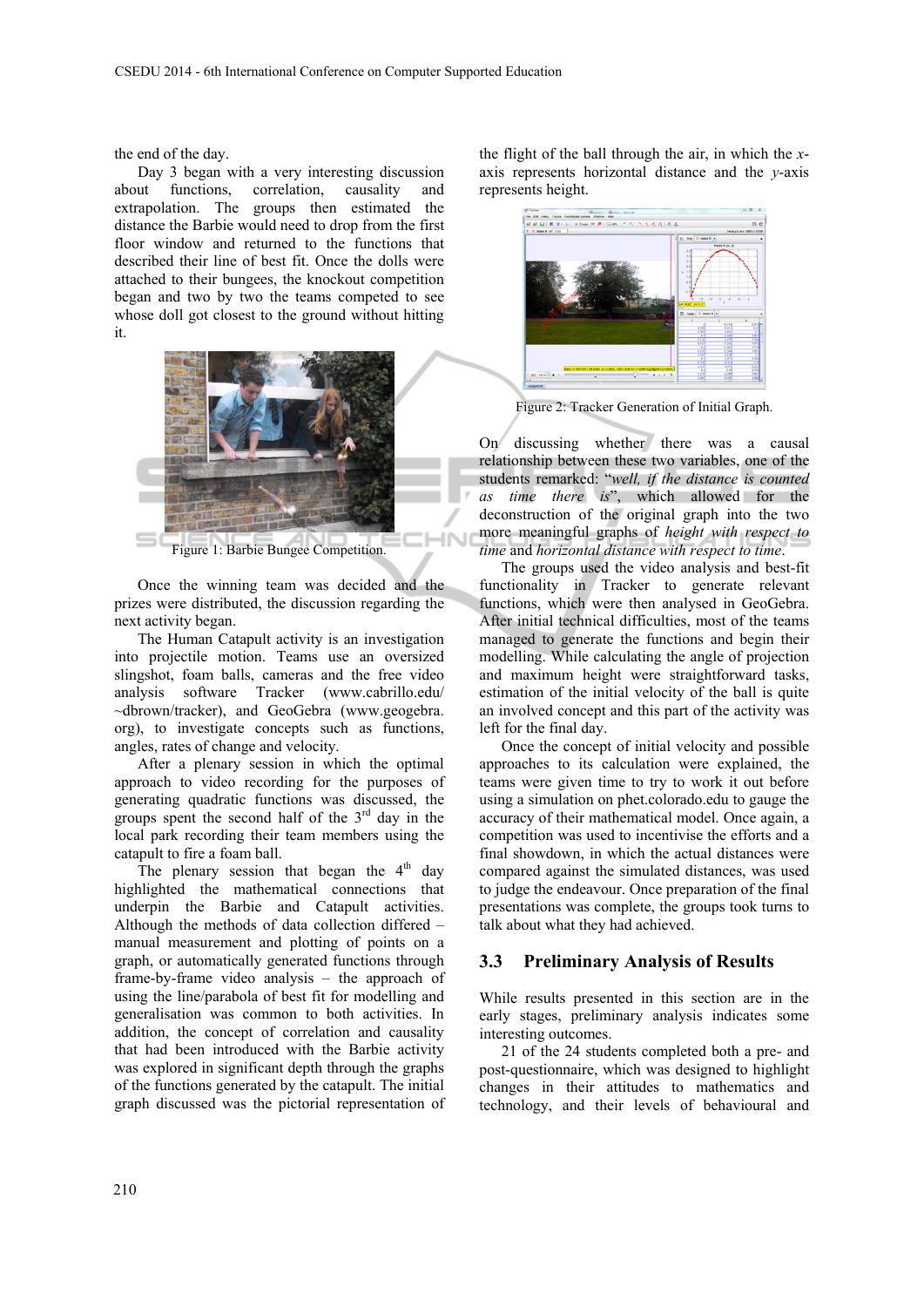affective engagement over the course of the intervention. The questionnaire used was the Mathematics and Technology Attitudes Scale (Pierce et al., 2007) – a 20 item questionnaire with a likert-type scoring system that measures mathematical confidence, technological confidence, behavioural engagement, affective engagement and attitude to using technology in mathematics. There was a small increase in behavioural engagement and in attitudes to using technology in mathematics, and a slight decrease in mathematical and technological confidence. However, a 6% increase in affective engagement was recorded.

As short-term significant changes are hard to achieve, and these changes have not yet been tested for statistical significance. However, from the qualitative data it seems that the drop in confidence levels relates to the change from the typical, formulaic approach to mathematics education to the use of messy data with no absolute "correct" answer to the activities.

At this stage of the analysis, we have decided to use a word-cloud of the most frequently recorded 50 words of 4 or more letters to provide a feel for the qualitative data that has emerged from the intervention. This graphical representation of word frequency is not meant as a substitute for traditional content analysis – which is ongoing at the time of writing – but as a visually rich way to enable readers to get a feel for the data at hand (Joubert, 2012; McNaught and Lam, 2010). In a word-cloud the size of the word relates to the number of times it occurs. The data was gathered from student postquestionnaire comments, individual journals, and from the transcription of a 25 minute, semistructured focus group interview. Before running the word frequency analysis on the data, usage of the word "like" as a vocalised pause was removed from the transcript of the interview so that it would not pollute the data. This usage of the word is common among teenagers as a meaningless interjection, to keep conversation flowing.

The relatively large size of positive attitudinal words such as "like" (used to represent enjoyment), "enjoy" and "interesting" support the increase in affective engagement recorded in the quantitative data. Additional support is found in quotes such as:

- *"I found using maths in a practical environment and in everyday life interesting and enjoyable.*"
- "*It was definitely better than normal school maths. It was far more engaging.*"
- *"I felt that leaving us to it and letting us go out was great."*



Figure 3: Word Cloud.

 "*I liked this week; it did not feel like maths in a way, it felt like fun. It felt different from school maths but I still learned things.*"

Even students with negative initial attitudes seemed to have a positive experience:

 "*[I am] shaken in my absolute use of the term 'hate' [relating to mathematics] and more on the side of 'mildly dislike'*".

The focus group interview involved team leaders from five of the six groups (one team was unavailable) and the  $1<sup>st</sup>$  author, and shed light on many of the positive and negative aspects of the intervention. One student felt that the aim of the approach was to create a more engaging and involving way to learn mathematics, encouraging students to "*think outside the box*". When queried as to whether he meant problem solving, he replied: "*it's not just simple problem solving, like when you get this big long-winded question, and... you know it's simultaneous equations, or you know it's going to be graphs. This is like, it doesn't tell you what it is, you just have to figure it out yourself*". Another student found using the facility of the technology to outsource the calculation was very beneficial: "*using the computers was really handy, because it meant that I could understand it and have fun with it, without having to stress about getting it wrong*". All of the students agreed that the emphasis was more on understanding of concepts as opposed to procedures and content. When questioned about the development of new understanding, a number of them pointed out that prior to the intervention, they had not realised the extent of relationships between different areas of mathematics, and how, in many cases, what are often presented as diverse topics are simply different modes of representation. Others had developed a deeper understanding (or in some cases 'an' understanding) of functions.

There were contrasting reactions to the usage of technology in the groups. Some of the students felt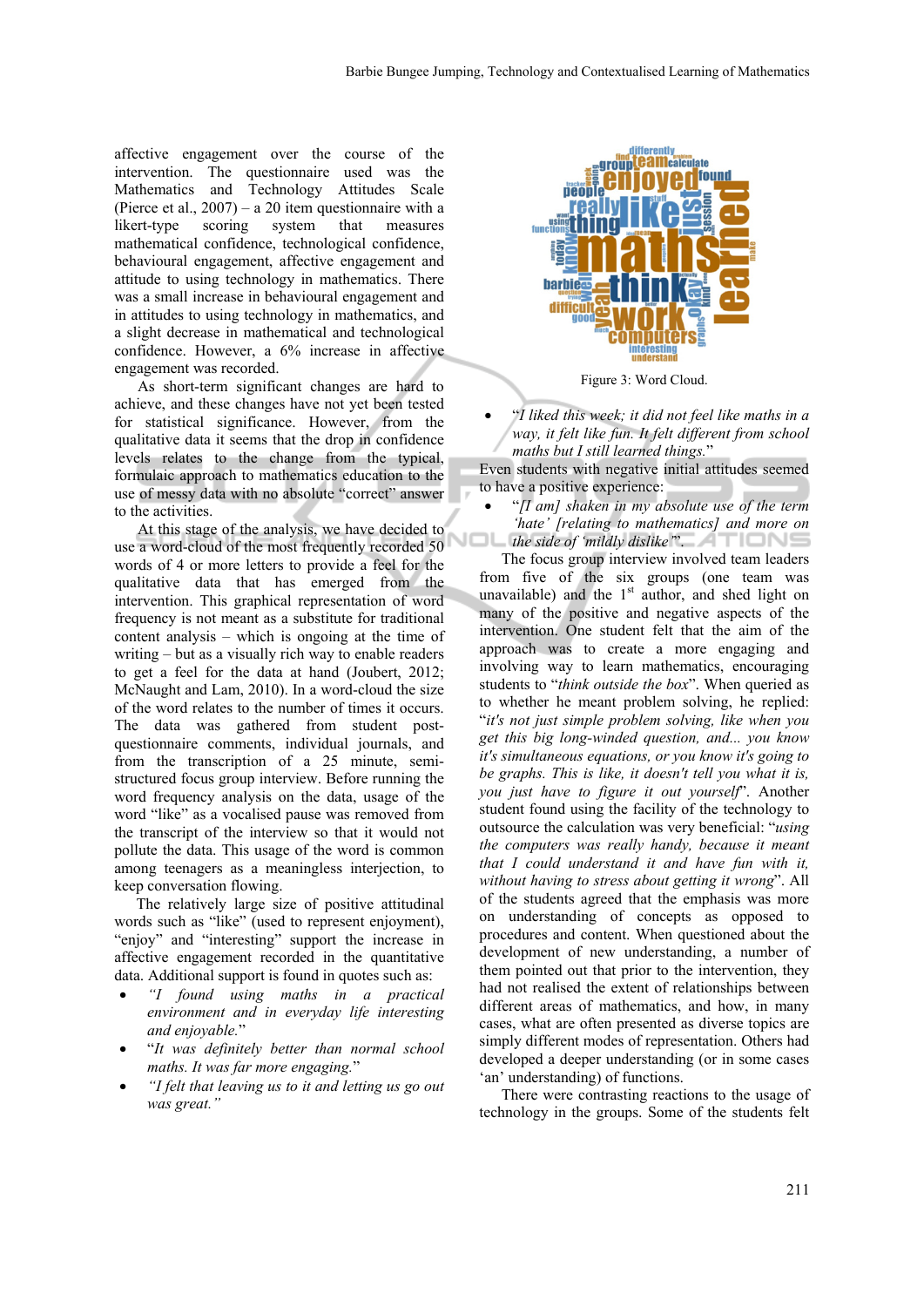that it gave them freedom to understand and manipulate the mathematics, while others preferred more concrete, hands on activities: "*I didn't like… when we were using GeoGebra. That's why I liked the Barbie thing, because you can hold it. I liked seeing it in my hands and being able to pull it and see what happens and that, but on a computer it seems very abstract*".

#### **4 DISCUSSION**

While digital technology has the potential to open new routes for students to construct and comprehend mathematical knowledge and new approaches to problem-solving, this requires a change in the pedagogical approach in the classroom in terms of student engagement with learning (Drijvers et al., 2010). Olive et al. (2010) highlight that "it is not the technology itself that facilitates new knowledge and practice, but technology's affordances for development of tasks and processes that forge new **NOLOGY PUBLICATIONS** pathways" (p154).

The need to conduct research into the design and development of tasks and activities that provide engaging environments, in which the mathematics are seen as relevant by the students, with goals that they find compelling (Confrey et al., 2010; Laborde, 2002; Oldknow, 2009) is the motivating factor for this work. In this study, technology has facilitated research, data gathering and analysis, outsourcing of computation and mathematical modelling, all of which have permitted a level of engagement with mathematical concepts that would not otherwise have been possible. This is reflected in the increase in affective engagement recorded in the MTAS scores, but perhaps more significant is the sense of student ownership and the understanding of connections, mathematical context and relevance that is evident from the students' qualitative responses.

Kieran and Drijvers (2006) contend that mathematical tasks that make use of technology should not be studied without also paying careful attention to the classroom environment and the role of the teacher. Flexibility with regard to routine and environment are necessary in order to fully exploit the potential of technology in the teaching and learning of mathematics; the block structuring of the timetable in the School in which the study took place facilitated real student engagement with the activities. If the activities were to be conducted within the confines of a more conventional timetable, with periods of between 35 and 90

minutes, the experience would have been more fractured and, while it may still be possible, it is unlikely that the same level of engagement would have been achieved.

Means (2010) points out that higher learning gains are associated with classrooms in which an established routine is in place for moving between technology-mediated and traditional activities. Orchestration of the classroom and technological difficulties relating to network access and up-to-date software emerged as an issue that needs serious consideration and contingency planning before further interventions of this kind are undertaken.

The week-long intervention in an authentic school setting has provided a positive view of the approach to integrating technology in mathematics education proposed in this research. The initial results indicate that there is real potential for increased engagement and conceptual understanding emerging from participation with activities designed in accordance with the design principles

## **REFERENCES**

- Anderson, T., & Shattuck, J. (2012). Design-Based Research A Decade of Progress in Education Research? *Educational researcher, 41*(1), 16-25.
- Bénard, D. (2002). A method of non-formal education for young people from 11 to 15. *Handbook for Leaders of the Scout Section. World Scout Bureau, Geneva*.
- Boaler, J. (1993). Encouraging the transfer of 'school'mathematics to the 'real world'through the integration of process and content, context and culture. *Educational studies in mathematics, 25*(4), 341-373.
- Bray, A., & Tangney, B. (2013a). The Human Catapult and Other Stories – Adventures with Technology in Mathematics Education. *11th International Conference on Technology in Mathematics Teaching (ICTMT11)*, 77 - 83.
- Bray, A., & Tangney, B. (2013b). Mathematics, Pedagogy and Technology - Seeing the Wood From the Trees. *5th International Conference on Computer Supported Education (CSEDU2013)*, 57 - 63.
- Confrey, J., Hoyles, C., Jones, D., Kahn, K., Maloney, A. P., Nguyen, K. H., . . . Pratt, D. (2010). Designing software for mathematical engagement through modeling *Mathematics Education and Technology-Rethinking the Terrain: The 17th ICMI Study* (Vol. 13, pp. 19-45): Springer.
- Dede, C. (2010). Comparing frameworks for 21st century skills. In J. Bellanca & R. Brandt (Eds.), *21st century skills: Rethinking how students learn* (pp. 51-76). Bloomington, IN: Solution Tree Press.
- Drijvers, P., Mariotti, M. A., Olive, J., & Sacristán, A. I. (2010). Introduction to Section 2. In C. Hoyles & J. B. Lagrange (Eds.), *Mathematics Education and*